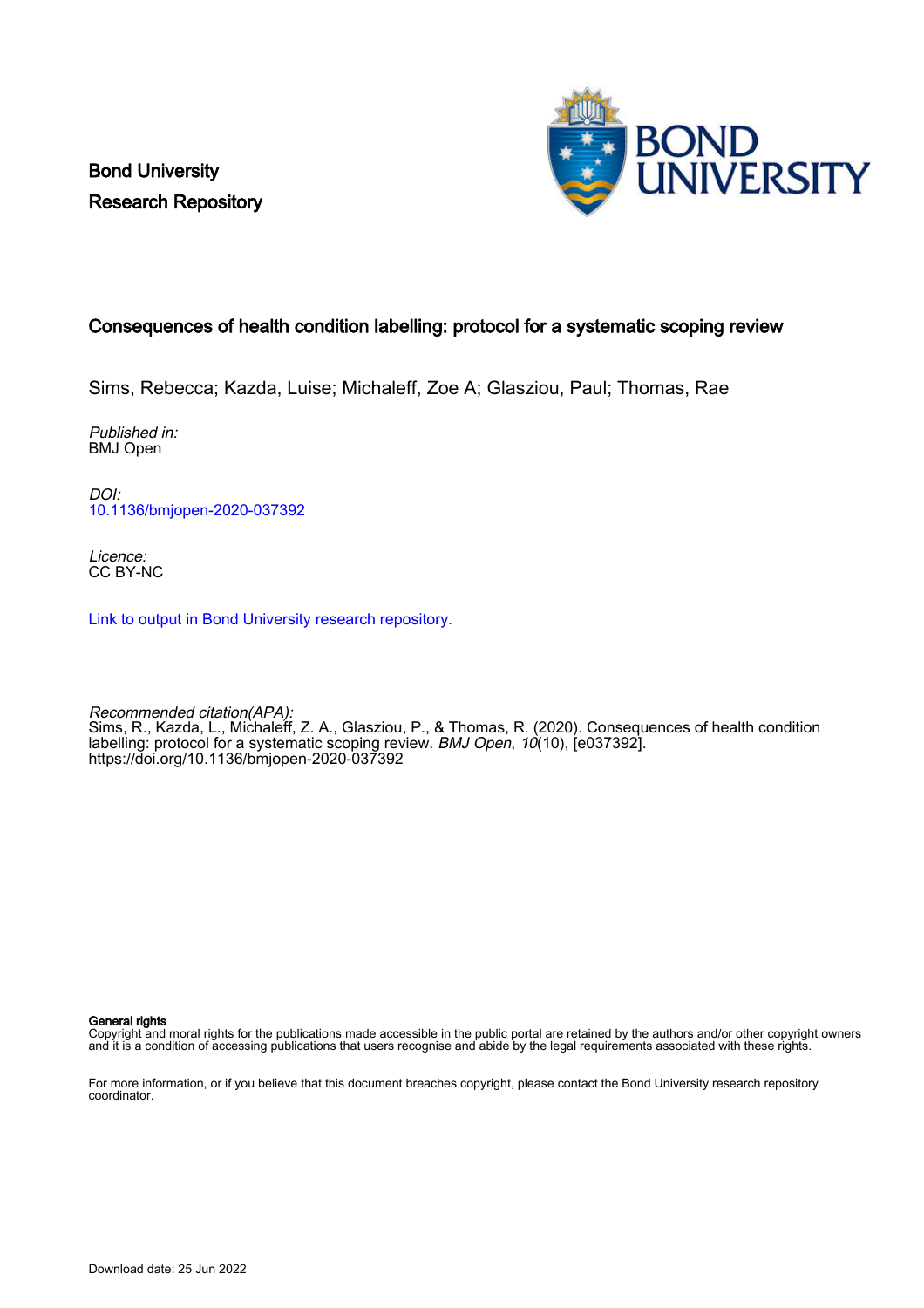# **BMJ Open Consequences of health condition labelling: protocol for a systematic scoping review**

RebeccaSims  $\bigcirc$ ,<sup>1</sup> Luise Kazda  $\bigcirc$ ,<sup>2</sup> Zoe A Michaleff  $\bigcirc$ ,<sup>1</sup> Paul Glasziou  $\bigcirc$ ,<sup>1</sup> Rae Thomas  $\mathbf{0}^1$ 

#### ABSTRACT

**To cite:** Sims R, Kazda L, Michaleff ZA, *et al*. Consequences of health condition labelling: protocol for a systematic scoping review. *BMJ Open* 2020;10:e037392. doi:10.1136/ bmjopen-2020-037392

► Prepublication history and additional material for this paper is available online. To view these files, please visit the journal online (http://dx.doi.org/10. 1136/bmjopen-2020-037392).

Received 31 January 2020 Revised 24 August 2020 Accepted 22 September 2020

#### Check for updates

© Author(s) (or their employer(s)) 2020. Re-use permitted under CC BY-NC. No commercial re-use. See rights and permissions. Published by BMJ.

1 Institute for Evidence-Based Healthcare, Bond University Faculty of Health Sciences and Medicine, Gold Coast, Queensland, Australia <sup>2</sup>Sydney School of Public Health, The University of Sydney, Sydney, New South Wales, Australia

Correspondence to Dr Rae Thomas; rthomas@bond.edu.au

Introduction When health conditions are labelled it is often to classify and communicate a set of symptoms. While diagnostic labelling can provide explanation for an individual's symptoms, it can also impact how individuals and others view those symptoms. Despite existing research regarding the effects of labelling health conditions, a synthesis of these effects has not occurred. We will conduct a systematic scoping review to synthesise the reported consequences and impact of being given a label for a health condition from an individual, societal and health practitioner perspective and explore in what context labelling of health conditions is considered important. Methods and analysis The review will adhere to the Joanna Briggs Methodology for Scoping Reviews. Searches will be conducted in five electronic databases (PubMed, Embase, PsycINFO, Cochrane, CINAHL). Reference lists of included studies will be screened and forward and backward citation searching of included articles will be conducted. We will include reviews and original studies which describe the consequences for individuals labelled with a non-cancer health condition. We will exclude hypothetical research designs and studies focused on the consequences of labelling cancer conditions, intellectual disabilities and/or social attributes. We will conduct thematic analyses for qualitative data and descriptive or meta-analyses for quantitative data where appropriate.

Ethics and dissemination Ethical approval is not required for a scoping review. Results will be disseminated via publication in a peer-reviewed journal, conference presentations and lay-person summaries on various online platforms. Findings from this systematic scoping review will identify gaps in current understanding of how, when, why and for whom a diagnostic label is important and inform future research.

#### INTRODUCTION

The diagnosis of physical and psychological health conditions is increasing in prevalence. $1-5$  Diagnoses often occur in the context of individuals seeking to identify and treat symptoms. However, diagnoses can also occur as a result of screening tests where individuals have no discernible signs or symptoms of disease (such as when a routine test determines an individual has hypertension), $\frac{6}{3}$  $\frac{6}{3}$  $\frac{6}{3}$ 

#### Strengths and limitations of this study

- ► A broad, comprehensive search strategy will be conducted in five electronic databases.
- $\triangleright$  We will include both qualitative and quantitative studies which will enhance our current understanding of the consequences of health condition labelling.
- ► Two reviewers will screen 10% of titles and abstracts, extract data and assess the quality of included studies.
- Eligibility will not be limited to specific health conditions, therefore, the consequences identified will be generalisable to health condition labelling more broadly.
- ► Articles will be limited to peer-reviewed publications and not include grey or theory-based literature.

from unanticipated findings in investigations for other health concerns (such as identifying an anomaly in a person's thyroid when conducting an MRI of the spine) $\frac{7}{7}$  $\frac{7}{7}$  $\frac{7}{7}$  or, when people are newly diagnosed with a health condition because of changes to diagnostic thresholds or cut-offs for the condition opposed to changes in individual circumstances (such as for gestational diabetes).<sup>1</sup> The value of a diagnosis, particularly in these latter contexts, is not always evident and the risk of overdiagnosis and misdiagnosis is significant. $189$ 

Diagnostic labels provide healthcare professionals with a framework from which to organise and interpret clinical symptom presentations, support clinical decision making through directing treatment decisions, and provide information on possible condition course and overall prognosis.<sup>[10 11](#page-5-3)</sup> Further, diagnostic labels allow clinicians to assume homogeneity among members of patient groups, in addition to providing an efficient method for health professionals to communicate.<sup>[12](#page-5-4)</sup>

Despite well-meaning intentions, application of diagnostic labels in real-world practice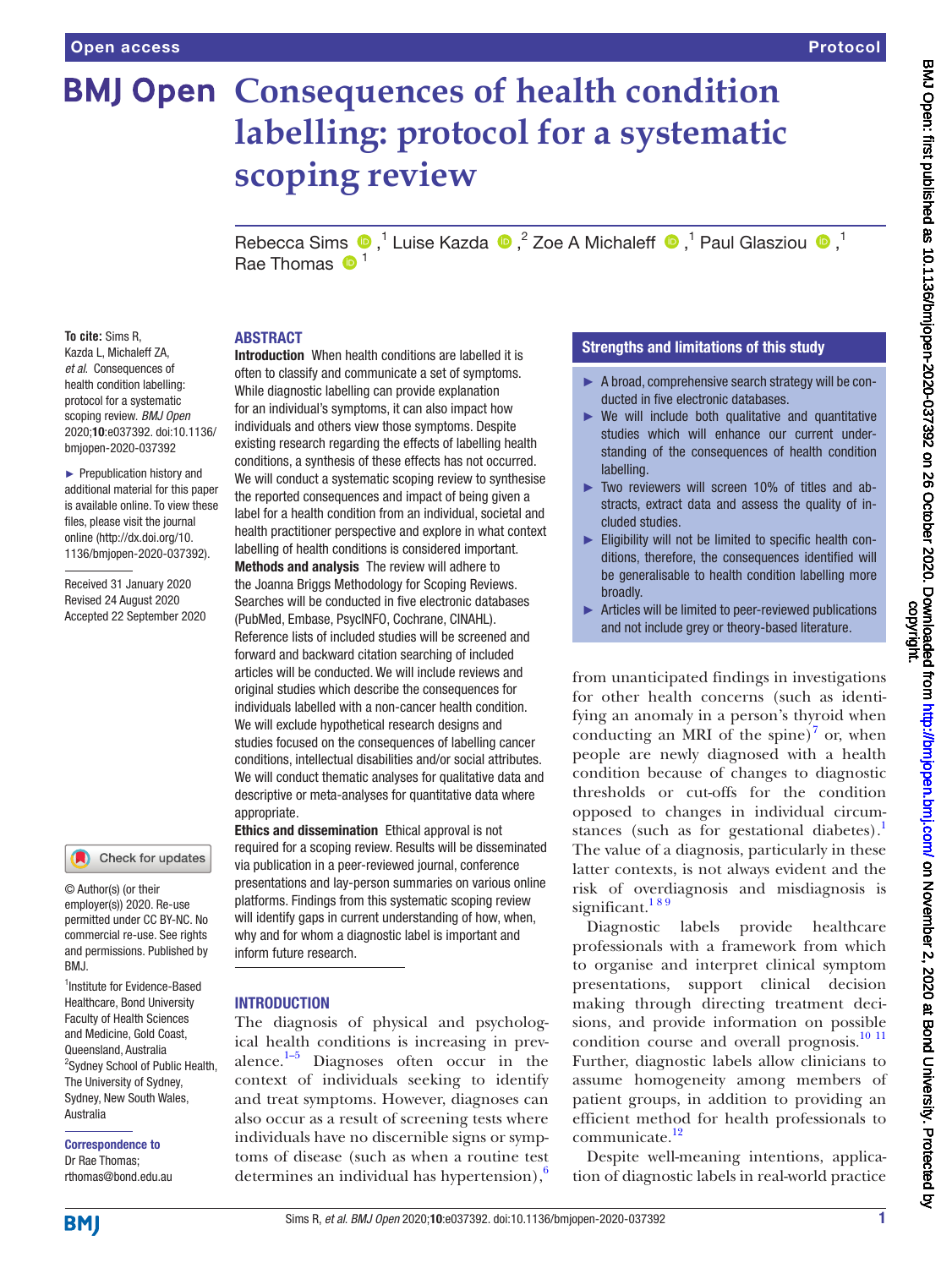can be problematic. Diagnostic criteria can often be ambiguous. For example, symptoms of anxiety, such as restlessness, fatigue or difficulty concentrating, may be explained by diagnoses of anxiety, depressive, or bipolar and related disorders.<sup>13 14</sup> Similarly, chest pain symptoms may be explained by several alternative diagnostic categories such as inflammatory diseases, musculoskeletal conditions or coronary diseases.<sup>15 16</sup> Lastly, non-specific low back pain is the leading cause of disability worldwide, yet for the majority of people, no pathoanatomical cause can be identified.<sup>[17](#page-6-1)</sup>

From the perspective of a patient, a diagnostic label can have a significant impact (negative and positive) on their health outcomes, psychological well-being and behaviour, and can influence how they are viewed and managed by healthcare professionals and are perceived by other members in society (eg, school, workplace). $3518$ In a cohort of over 33 000 adults, individuals who were aware that they had hypertension reported elevated levels of psychological distress compared with those individuals who had hypertension, however, were unaware of this.<sup>[3](#page-5-6)</sup> A study investigating the impact of labelling borderline personality disorder on clinician interpretation of patient symptoms found clinicians' prior awareness of a diagnosis of borderline personality disorder, compared to no awareness, resulted in a tendency to frame observations of the individual in terms of the label, and a failure to observe positive behaviours.<sup>[12](#page-5-4)</sup>

Conversely, a diagnostic label may have positive effects on the individual. These include timely referral to necessary healthcare which, in turn, can reduce morbidity and mortality, improve predictions regarding condition progression as well as facilitate access to support, services and resources (eg, diagnosis-based school funding $1920$ and social support<sup>[5](#page-5-7)</sup>), and provide an explanation and validation of an individual's signs and symptoms. A recent study exploring the impact of chronic fatigue syndrome using hypothetical scenarios of a close friend's diagnosis reported a label of chronic fatigue, compared with no label, elicited higher sympathetic responses from participants, greater potential social support and greater support for active treatment.<sup>5</sup>

The terms used to describe a diagnostic label have been found to influence an individual's behaviour, psychological well-being and treatment preferences. Specifically, a diagnostic label that uses medicalised and precise terminology compared with a description of symptoms has been found to result in higher patient anxiety, greater perceived severity of the condition and a patient preference of more invasive treatments[.18 21–23](#page-6-3) This has been evidenced in conditions including gastro-oesophageal reflux disease, polycystic ovary syndrome, bone fracture and low back pain.<sup>[18 21–23](#page-6-3)</sup> Similarly, research suggests that patients diagnosed with diabetes demonstrate a propensity to medical interventions, including insulin use, oral medication taking and blood glucose monitoring, compared to less invasive interventions, such as changes to diet and exercise practices.<sup>[24](#page-6-4)</sup> The use of a medicalised

label over a descriptive label for a health condition is also suggested to result in increased confidence in the medical professional and greater adoption of sick role behaviour.<sup>25</sup> Alternatively, use of descriptive labels for health conditions was found to be associated with greater patient ownership of the condition.<sup>25</sup>

To date, our understanding of the consequences and impacts of a diagnostic label has been limited to a single perspective (eg, patient, healthcare practitioner), single condition (eg, gastro-oesophageal reflux disease), or restricted to a specific study design (eg, hypothetical research design) and a comprehensive synthesis of this information across health conditions is lacking.<sup>26 27</sup> Further, exploring the real-world impact of a diagnostic label including benefits and harms has received little attention.<sup>22</sup> <sup>28</sup> <sup>29</sup> Therefore, the aims of this systematic scoping review are to systematically review original and synthesised research exploring the consequences of being given a label for a health condition to:

- 1. Identify the range of potential consequences of labelling of health conditions from an individual, societal and health practitioner viewpoint.
- 2. Explore why, for whom, and in what contexts labelling of health conditions is, or is not, influential.
- 3. Evaluate the methods used to study the impact of labelling health conditions.

#### METHODS AND ANALYSIS

Scoping reviews are suggested as an alternative to systematic reviews, allowing for a broader examination and synthesis of existing research and identification of research gaps.<sup>30</sup> The proposed systematic scoping review will adhere to the Joanna Briggs Methodology for Scoping Reviews, $31$  and adhere to the Preferred Reporting Items for Systematic Reviews and Meta-Analyses Extension for Scoping Reviews (PRISMA-ScR). $32$  This approach was selected to allow sufficient documentation of the review process. An initial search was conducted in August 2019 to pilot the screening process and data extraction spreadsheet. The review is expected to be complete by October 2020.

#### Consumer involvement in scoping review design and framework development

A convenience sampling survey was conducted to explore the publics opinion of the consequences of a diagnostic label for health conditions. In April 2019, we posted the questions 'What are the labelling consequences of being given a health diagnosis? We're working up a list and so far we have: anxiety, relief, more tests, stigma, medicolegal problems. What else?' on two social media platforms, Facebook and Twitter. Responses on Facebook included 14 comments from 6 individuals, while Twitter responses resulted in 45 comments from 40 individuals. The results of this survey were used to inform the development of the search strategy, inclusion and exclusion criteria, data extraction form and an initial qualitative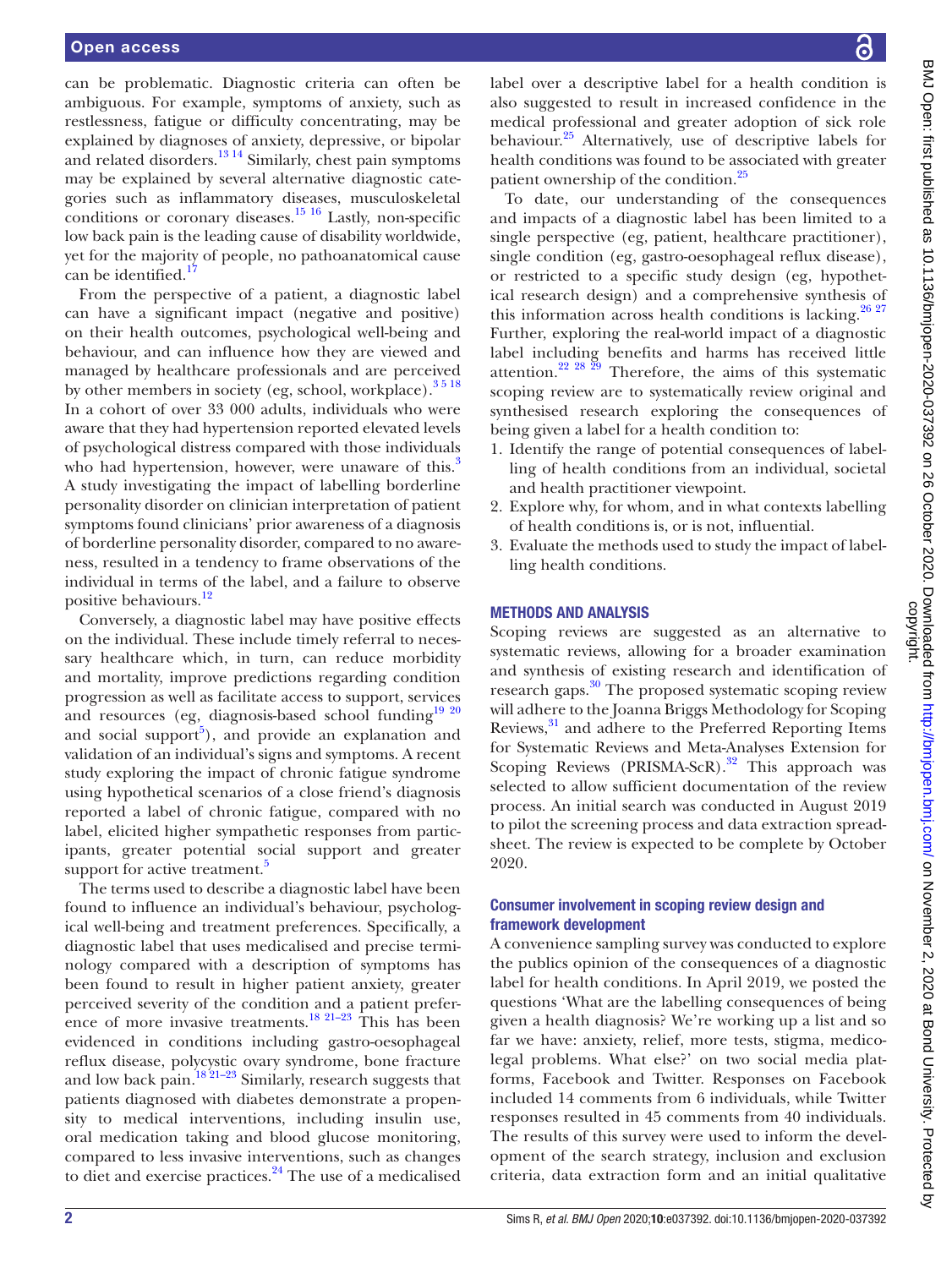<span id="page-3-0"></span>

| Coding framework of social media responses<br><b>Table 1</b> |                                                                                        |                                                                                                                                                                                                |  |
|--------------------------------------------------------------|----------------------------------------------------------------------------------------|------------------------------------------------------------------------------------------------------------------------------------------------------------------------------------------------|--|
| <b>Name</b>                                                  | <b>Description</b>                                                                     | <b>Examples</b>                                                                                                                                                                                |  |
| Psychological impact                                         | Psychological impact of diagnosis                                                      | Increased self-understanding<br>Stigma (internalised stigma (self); perceived stigma from<br>others)<br>Increased psychological distress (anxiety, depression,<br>phobia, worry, fear, stress) |  |
| Support                                                      | Support gained or lost as a result of<br>diagnosis                                     | Support groups: increased support of others with a<br>similar diagnosis; network with other patients<br>> Others less respectful, more withdrawn and judgemental                               |  |
| Development                                                  |                                                                                        |                                                                                                                                                                                                |  |
| Education                                                    | Seeking to become more informed on<br>diagnoses, testing, intervention                 | Increase in health literacy due to motivation to find about<br>treatment options                                                                                                               |  |
| Planning                                                     | Forward planning and decision making<br>as a result of diagnosis                       | Ability to plan-even if there may not be treatment,<br>provides an opportunity to get affairs in order (eg, wills)                                                                             |  |
| Lifestyle                                                    |                                                                                        |                                                                                                                                                                                                |  |
| Behaviour                                                    | Behaviour changes as a result of<br>diagnosis                                          | $\blacktriangleright$ Change diet<br>Change lifestyle                                                                                                                                          |  |
| Employment                                                   | Effect of diagnosis on employment                                                      | ▶ More sick days; time off work; absenteeism                                                                                                                                                   |  |
| Financial                                                    | Effect of diagnosis on finances                                                        | Diagnosis provides access to funds (eg, Medicare,<br>National Disability Insurance Scheme (NDIS), insurance)                                                                                   |  |
| Service use                                                  |                                                                                        |                                                                                                                                                                                                |  |
| Testing                                                      | Further assessment and tests as a result<br>of diagnosis (including testing of family) | $\triangleright$ Seeking more investigations<br>$\triangleright$ Scans and imaging<br>Encourages screening of other family members at low-<br>risk of the condition                            |  |
| <b>Treatment</b>                                             | Treatment and intervention as a result of<br>diagnosis                                 | • Clear treatment path; clearer treatment protocols<br>Side-effects (of medication: sexual, agitation, suicidality,<br>emotional numbing)                                                      |  |

framework ([table](#page-3-0) 1) that will be used in this scoping review.

#### Inclusion criteria

Peer-reviewed publications including systematic or literature reviews and original studies which describe the perceived consequences for individuals labelled with a non-cancer health condition will be included. Perceived consequences can be reported from the perspectives of the individuals, their family, friends and/or carers or health professionals. As we expect individuals labelled as having a cancer condition will have different experiences to those labelled with general health conditions, studies that focus on these samples are excluded. Similarly, studies that report the consequence of labels for people using hypothetical case scenarios, or individuals with intellectual disabilities and/or social attributes such as race, sexual identity or orientation will also be excluded (see [table](#page-4-0) 2 for more details).

#### Search strategy

A structured search, developed in collaboration with an information specialist, of five electronic databases (PubMed, Embase, PsycINFO, Cochrane, CINAHL) will be conducted to identify relevant publications. Databases will be searched from their inception. Preliminary

searches were conducted in August 2019 and will be updated in June 2020. Reference lists of included articles will be searched and forward citation searching of included articles will be conducted. The full search strategy to be used is reported in the [online supplemental](https://dx.doi.org/10.1136/bmjopen-2020-037392)  [material.](https://dx.doi.org/10.1136/bmjopen-2020-037392)

#### Study selection

Titles and abstracts of 10% of articles retrieved through electronic and manual searches will be independently screened by two reviewers (RS and LK) for eligibility against the pre-specified inclusion criteria. Disagreements will be resolved through discussion and consultation with additional reviewers as required. When interrater reliability  $(\kappa) > 0.8$  is achieved for the screened studies, remaining studies will continue to be screened by one reviewer (RS). Articles identified as unclear for inclusion will be reviewed by an additional reviewer as required.

#### Data extraction and framework revision and validation

Full-text publications will be obtained and the reference list reviewed. Any relevant studies found in the reference list will be screened (RS) for inclusion against the same inclusion criteria. Additional uncertainties regarding eligibility for inclusion will be resolved through discussion with other reviewers (RT or PG). Two reviewers (RS and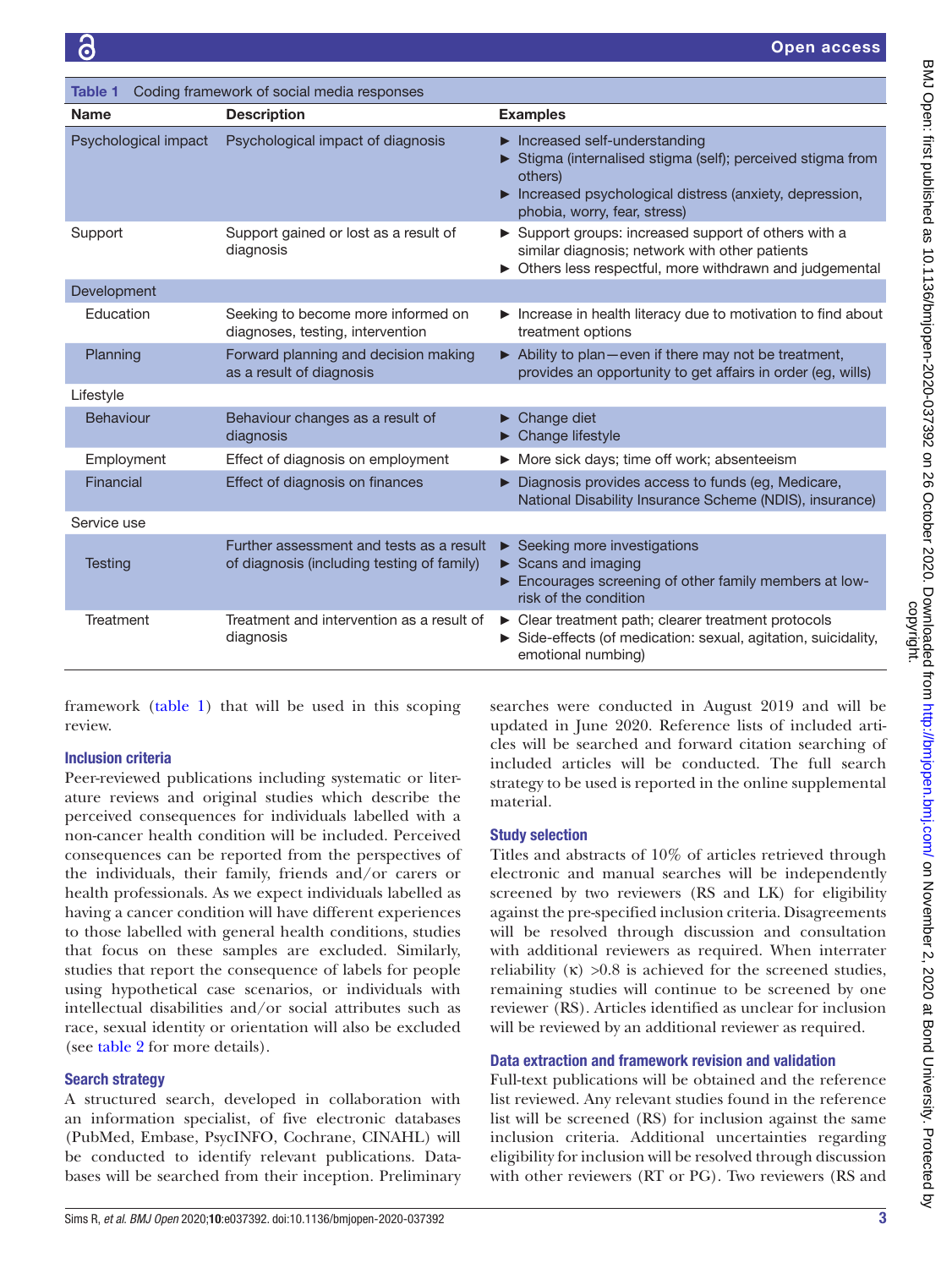<span id="page-4-0"></span>

| <b>Aspect</b>                                                                                     | <b>Inclusion criteria</b>                                                                                                                                                                                                                                                                                                                                   | <b>Exclusion criteria</b>                                                                                                                                                                                                                                                                                                                                                                        |  |
|---------------------------------------------------------------------------------------------------|-------------------------------------------------------------------------------------------------------------------------------------------------------------------------------------------------------------------------------------------------------------------------------------------------------------------------------------------------------------|--------------------------------------------------------------------------------------------------------------------------------------------------------------------------------------------------------------------------------------------------------------------------------------------------------------------------------------------------------------------------------------------------|--|
| Types of studies                                                                                  | Original studies (cohort, case-controlled, cross-<br>sectional, observational, Randomised Controlled Trial<br>(RCT), focus groups)*<br>Synthesised studies (systematic reviews)                                                                                                                                                                             | Protocols (final study to be sourced)<br>Opinion pieces and commentaries<br>Quantitative cohort, case-controlled and cross-<br>sectional studies without comparator<br>Hypothetical or vignette-based studies                                                                                                                                                                                    |  |
| Participants                                                                                      | Individuals, no age limit (eg, adults, children, family,<br>carers, health professionals, general public)                                                                                                                                                                                                                                                   | Animal subjects                                                                                                                                                                                                                                                                                                                                                                                  |  |
| Condition                                                                                         | Screening and/or labelling of physical or<br>psychological health condition/s<br>Self-reported (eg, response to questions such as 'has<br>your GP ever told you that you have hypertension?')<br>Health condition confirmed (eg, medical examination<br>and testing completed as part of the study)                                                         | Labelling of intellectual impairment, race, ethnicity,<br>sexual identity or sexual orientation<br>Labelling of cancers and cancer-related conditions<br>Self-reported conditions provided by unqualified<br>professional (eg, physiotherapist telling patient they<br>have hypertension)<br>Self-identified conditions (eg, googling of symptoms,<br>no confirmation by a medical professional) |  |
| Outcomes                                                                                          | Consequences, impact, effects of the health<br>condition label or diagnosis<br>Perceived harms and/or benefits (eg, illness burden)<br>$\blacktriangleright$ Lived experience<br>▶ Psychological impact (eg, anxiety, quality of life)<br>Behaviour change (eg, participation in<br>employment)<br>$\triangleright$ Support (eg, financial, social support) | Effect of the health condition (eg, disease<br>mechanisms/traits)<br>Gene labelling<br>Food or nutrition labelling<br>Drug effects/effectiveness<br>Intervention effects/effectiveness<br>(eg, intervention A vs intervention B)                                                                                                                                                                 |  |
| Language                                                                                          | No language limitations                                                                                                                                                                                                                                                                                                                                     |                                                                                                                                                                                                                                                                                                                                                                                                  |  |
| Date                                                                                              | No date limitations                                                                                                                                                                                                                                                                                                                                         |                                                                                                                                                                                                                                                                                                                                                                                                  |  |
| *Studies using qualitative methodologies do not require multiple group comparisons for inclusion. |                                                                                                                                                                                                                                                                                                                                                             |                                                                                                                                                                                                                                                                                                                                                                                                  |  |

ZAM) will independ included qualitative studies and 10% of included quantitative studies using a standardised data extraction form that will be piloted prior to use. Conflicts will be resolved by a third party as required. Once interrater reliability  $(k) > 0.8$  is achieved for extracted data, one reviewer  $(RS)$ will undertake the remaining data extraction in a staged process, with this detailed below in the *extraction* sections. The same staged process will be used when extracting data from quantitative and qualitative studies. Queries will be resolved through discussion with a second reviewer  $(ZAM)$ .

The methods used to extract and synthesise the results of qualitative and quantitative studies are based on the meta-analytic techniques described by Sandelowski *et al*, [33](#page-6-11) Thomas and Harden<sup>34</sup> and Timulak.<sup>35</sup> Extracted data will include study characteristics (author, journal, year of publication, study country and setting), participant characteristics (number of participants, age, health condition) and quantitative or qualitative outcomes (consequences, impact, effects of the diagnostic label).

# Qualitative data extraction

Data for thematic analysis will be extracted from the published study and include the authors abstracted themes and relevant, supporting quotes, reported in the primary study. Direct quotes will not be extracted in isolation to ensure data 'retains its meaning' and is not interpreted or extracted out of the context of the primary study. This qualitative meta-analysis technique has been described by Sandelowski *et al*,<sup>33</sup> Thomas and Harden<sup>[34](#page-6-12)</sup> and Timulak.<sup>[35](#page-6-13)</sup>

### Quantitative data extraction

For studies with quantitative outcomes, extracted data will include, the text and numerical data from the results section reporting primary outcomes. $36$  Examples of potential quantitative measures include the Short Form Health Survey (SF-36),<sup>37</sup> General Health Questionnaire  $(GHQ)^{38}$  or work absenteeism.

# Qualitative data analysis

The coding framework developed from social media responses will be iteratively revised using eligible studies retrieved by the electronic database search. Qualitative data will initially be extracted from a random sample of one-third of included qualitative studies and mapped to the coding framework. This framework will be expanded as additional themes emerge. The second third of included qualitative studies will be randomly selected, data extracted and mapped to the updated coding framework until data thematic saturation has been achieved. If new themes are still emerging at this point, the remaining third of qualitative studies will be analysed against the developed framework. Data saturation will be defined using indicative thematic saturation, which states data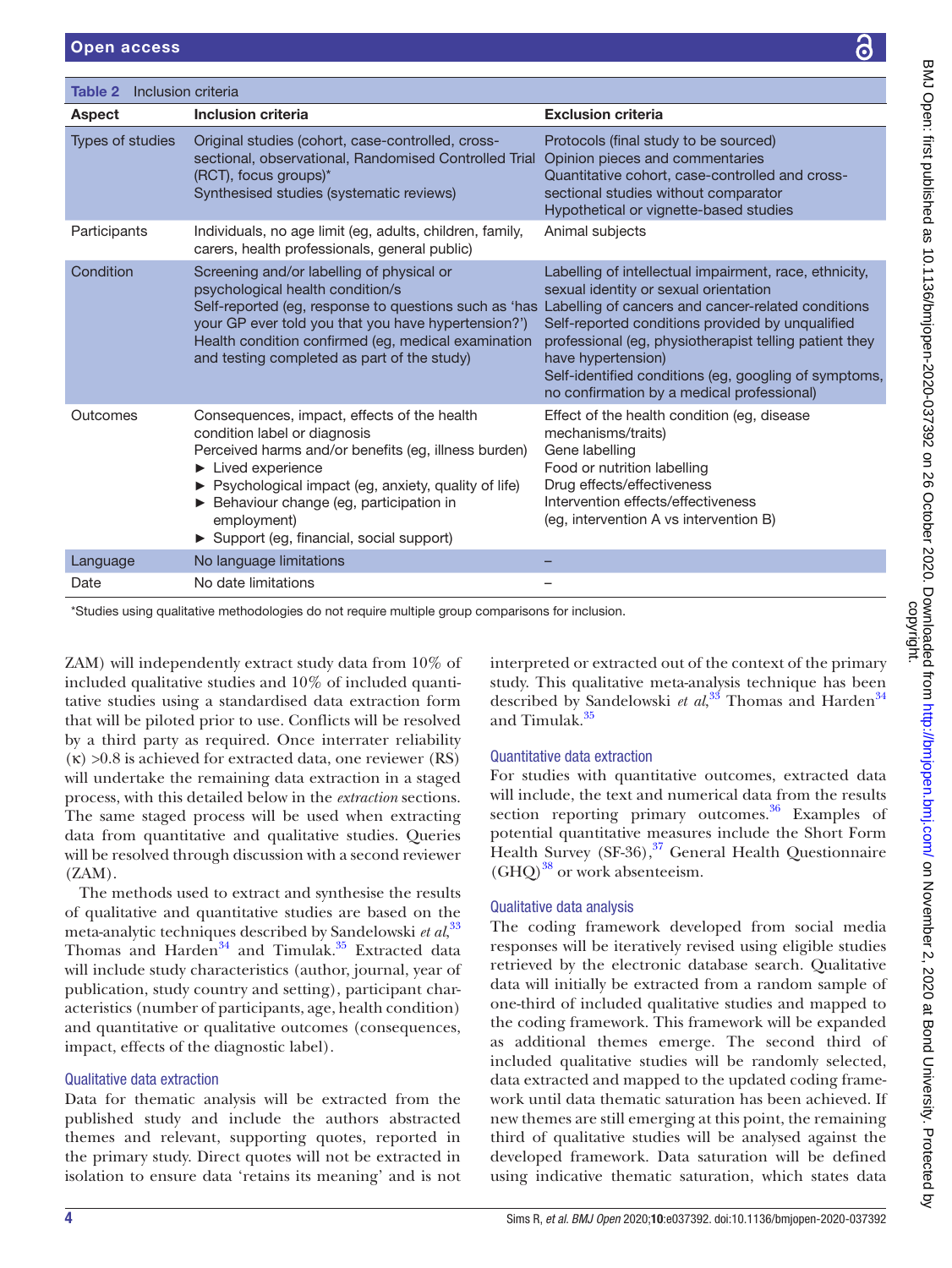saturation as the non-emergence of new codes or themes that will result in expansion or revision of the coding framework.[36](#page-6-14)

#### Quantitative data analysis

Quantitative data will be summarised narratively.<sup>33</sup> For example, we will collate data from studies that used the SF-36, GHQ or absenteeism and summarise the findings reported in the results section. Unlike the large volume of expected qualitative studies, fewer quantitative studies with comparators are expected. Therefore, outcomes from all of the included quantitative studies will be extracted and, if possible, tabulated by condition and outcomes.

#### Patient and public involvement

This scoping review has no direct patient involvement.

#### PRESENTATION OF RESULTS

We will present study selection in a flow diagram according to PRISMA-ScR and included studies will be described in a table of characteristics. $32$  Results will be aggregated as appropriate. Results pertinent to the consequences of labelling of health conditions will be collated to expand those provided in [table](#page-3-0) 1, with empirical data regarding the rate and severity of these consequences also examined. Additionally, a compendium of methods used to elicit the consequences of health condition labelling will be developed and methodology appraised. For quantitative studies, extracted data will be tabulated in a descriptive and/or statistical manner depending on the availability of data (ie, number of studies reporting similar outcome measures or measurement of similar constructs, such as quality of life or symptoms of anxiety) and degree of heterogeneity between studies (eg, population, clinical conditions). Should data not support a metaanalysis, results from studies which provide quantitative data will be reported in a narrative synthesis and interpreted alongside results from qualitative studies. Qualitative data will be analysed using developed frameworks (see [table](#page-3-0) 1) and following established protocols for the qualitative analysis of information in the social sciences.<sup>39</sup> The characteristics and results of all included studies will be reported in tables and summarised in text.

#### Ethics and dissemination

As the current study is a systematic scoping review protocol, ethics is not required. Dissemination of results will be made public via peer-reviewed publications, conference presentations and lay-person summaries on various on-line platforms (eg, The Conversation).

#### Twitter Rae Thomas [@rthomasEBP](https://twitter.com/rthomasEBP)

Acknowledgements The authors thank Justin Clark, Senior Research Information Specialist at the Institute for Evidence-Based Healthcare, Bond University for assistance with constructing the search strategy.

Contributors RS, PG and RT contributed to the conception and design of the protocol, initial public 'survey' and construction of the search terms. RS, LK and

ORCID iDs

(#1080042).

<span id="page-5-0"></span>**REFERENCES** 1 Sexton H, Heal C, Banks J, *et al*. Impact of new diagnostic criteria for gestational diabetes. *[J Obstet Gynaecol Res](http://dx.doi.org/10.1111/jog.13544)* 2018;44:425–31.

ZAM contributed to screening and data analysis. RS, ZAM, RT and PG contributed to the drafting of the manuscript and all authors approved the final version.

Funding RS is supported by an Australian Government Research Training Program Scholarship. RT and ZAM are supported by a National Health and Medical Research Council Program grant (#1106452). LK is supported by a Centres of Research Excellence Grant (#1104136). PG is supported by a NHMRC Research Fellowship

Disclaimer The funding sources have no role in study design, data collection, data

Provenance and peer review Not commissioned; externally peer reviewed. Supplemental material This content has been supplied by the author(s). It has not been vetted by BMJ Publishing Group Limited (BMJ) and may not have been peer-reviewed. Any opinions or recommendations discussed are solely those of the author(s) and are not endorsed by BMJ. BMJ disclaims all liability and responsibility arising from any reliance placed on the content. Where the content includes any translated material, BMJ does not warrant the accuracy and reliability of the translations (including but not limited to local regulations, clinical guidelines, terminology, drug names and drug dosages), and is not responsible for any error and/or omissions arising from translation and adaptation or otherwise. Open access This is an open access article distributed in accordance with the Creative Commons Attribution Non Commercial (CC BY-NC 4.0) license, which permits others to distribute, remix, adapt, build upon this work non-commercially, and license their derivative works on different terms, provided the original work is properly cited, appropriate credit is given, any changes made indicated, and the use is non-commercial. See: [http://creativecommons.org/licenses/by-nc/4.0/.](http://creativecommons.org/licenses/by-nc/4.0/)

analysis, data interpretation or writing of the report.

Rebecca Sims <http://orcid.org/0000-0002-1604-8354> Luise Kazda<http://orcid.org/0000-0003-4105-0402> Zoe A Michaleff<http://orcid.org/0000-0002-0360-4956> Paul Glasziou<http://orcid.org/0000-0001-7564-073X> Rae Thomas <http://orcid.org/0000-0002-2165-5917>

Competing interests None declared. Patient consent for publication Not required.

- Australian Bureau of Statistics. National health survey: first results, 2017-18, 2019. Available: [https://www.abs.gov.au/ausstats/abs@.](https://www.abs.gov.au/ausstats/abs@.nsf/mf/4364.0.55.001) [nsf/mf/4364.0.55.001](https://www.abs.gov.au/ausstats/abs@.nsf/mf/4364.0.55.001) [Accessed 30 Nov 2019].
- <span id="page-5-6"></span>3 Hamer M, Batty GD, Stamatakis E, *et al*. Hypertension awareness and psychological distress. *[Hypertension](http://dx.doi.org/10.1161/HYPERTENSIONAHA.110.153775)* 2010;56:547–50.
- 4 Thombs BD, Kwakkenbos L, Levis AW, *et al*. Addressing overestimation of the prevalence of depression based on self-report screening questionnaires. *[CMAJ](http://dx.doi.org/10.1503/cmaj.170691)* 2018;190:E44–9.
- <span id="page-5-7"></span>5 Noble S, Bonner C, Hersch J, *et al*. Could disease labelling have positive effects? an experimental study exploring the effect of the chronic fatigue syndrome label on intended social support. *[Patient](http://dx.doi.org/10.1016/j.pec.2018.10.011)  [Educ Couns](http://dx.doi.org/10.1016/j.pec.2018.10.011)* 2019;102:486–93.
- <span id="page-5-1"></span>6 Walker MJ, Rogers WA. Diagnosis, narrative identity, and asymptomatic disease. *[Theor Med Bioeth](http://dx.doi.org/10.1007/s11017-017-9412-1)* 2017;38:307–21.
- <span id="page-5-2"></span>7 Hiremath SB, Boto J, Regnaud A, *et al*. Incidentalomas in spine and spinal cord imaging. *[Clin Neuroradiol](http://dx.doi.org/10.1007/s00062-019-00773-5)* 2019;29:191–213.
- Doust J, Glasziou P. Is the problem that everything is a diagnosis? *[Aust Fam Physician](http://www.ncbi.nlm.nih.gov/pubmed/http://www.ncbi.nlm.nih.gov/pubmed/24324985)* 2013;42:856–9.
- 9 Brodersen J, Schwartz LM, Heneghan C, *et al*. Overdiagnosis: what it is and what it isn't. *[BMJ Evid Based Med](http://dx.doi.org/10.1136/ebmed-2017-110886)* 2018;23:1–3.
- <span id="page-5-3"></span>10 Frances A, First M, Pincus HA, *et al*. An introduction to DSM-IV. *[Hosp](http://dx.doi.org/10.1176/ps.41.5.493)  [Community Psychiatry](http://dx.doi.org/10.1176/ps.41.5.493)* 1990;41:493–4.
- 11 Croft P, Altman DG, Deeks JJ, *et al*. The science of clinical practice: disease diagnosis or patient prognosis? Evidence about "what is likely to happen" should shape clinical practice. *[BMC Med](http://dx.doi.org/10.1186/s12916-014-0265-4)* 2015;13:20.
- <span id="page-5-4"></span>12 Lam DCK, Poplavskaya EV, Salkovskis PM, *et al*. An experimental investigation of the impact of personality disorder diagnosis on clinicians: can we see past the borderline? *[Behav Cogn Psychother](http://dx.doi.org/10.1017/S1352465815000351)* 2016;44:361–73.
- <span id="page-5-5"></span>13 Allsopp K, Read J, Corcoran R, *et al*. Heterogeneity in psychiatric diagnostic classification. *[Psychiatry Res](http://dx.doi.org/10.1016/j.psychres.2019.07.005)* 2019;279:15–22.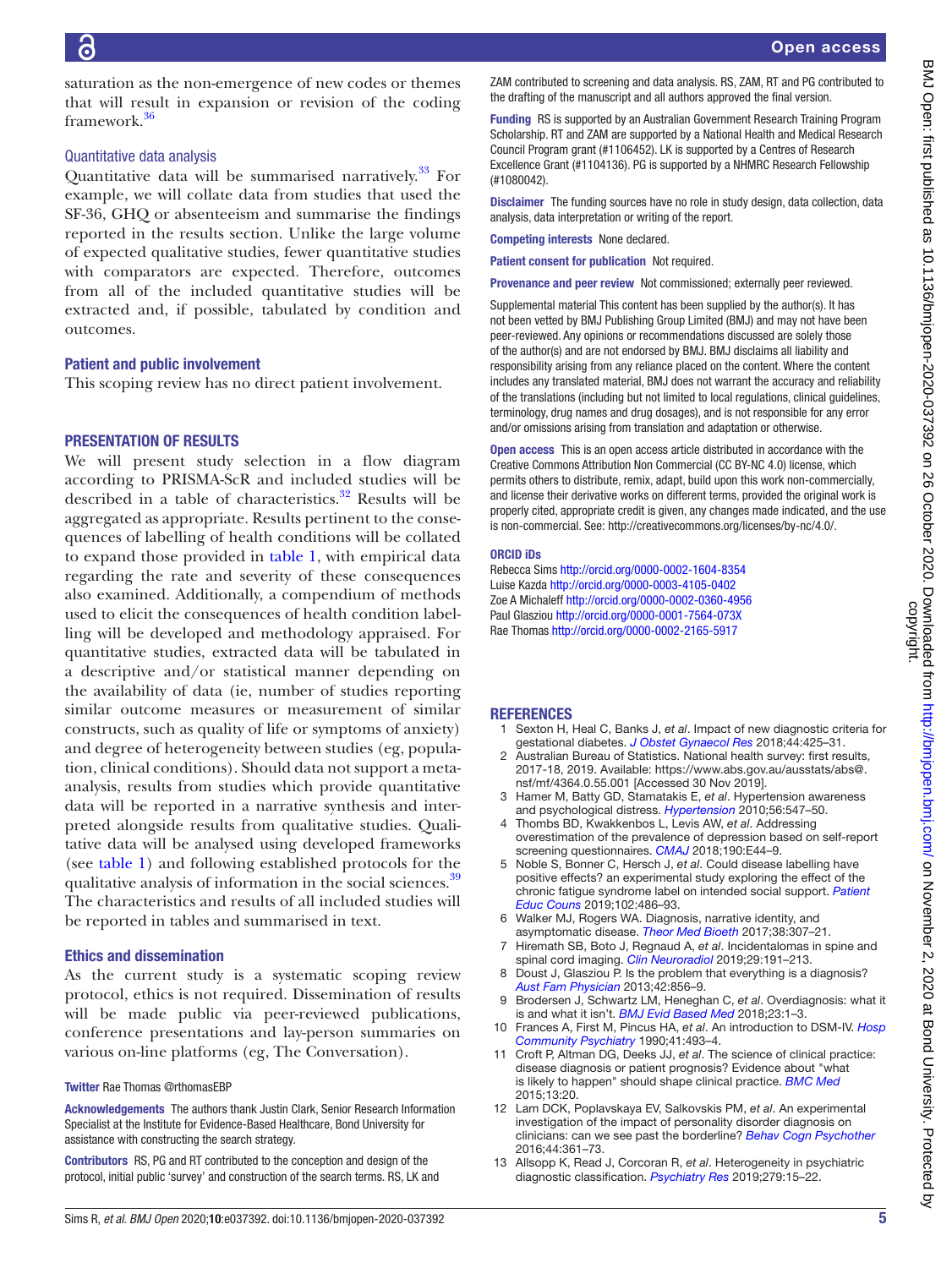#### Open access

- 14 American Psychological Association. *Diagnostic and statistical manual for mental disorders*. Fifth ed. Washington, DC: American Psychiatric Association, 2013.
- <span id="page-6-0"></span>15 Christiansen J. Less is more: chest pain pathways in clinical care. *[Med J Aust](http://dx.doi.org/10.5694/mja17.00331)* 2017;207:193–4.
- 16 Sturm C, Witte T. [Musculoskeletal-related chest pain]. *[Internist](http://dx.doi.org/10.1007/s00108-016-0166-z)* 2017;58:39–46.
- <span id="page-6-1"></span>17 Hartvigsen J, Hancock MJ, Kongsted A, *et al*. What low back pain is and why we need to pay attention. *[Lancet](http://dx.doi.org/10.1016/S0140-6736(18)30480-X)* 2018;391:2356–67.
- <span id="page-6-3"></span>18 Scherer LD, Zikmund-Fisher BJ, Fagerlin A, *et al*. Influence of "GERD" label on parents' decision to medicate infants. *[Pediatrics](http://dx.doi.org/10.1542/peds.2012-3070)* 2013;131:839–45.
- <span id="page-6-2"></span>19 Parliament of Australia. Access to real learning: the impact of policy, funding and culture on students with disability, 2016. Available: [https://www.aph.gov.au/Parliamentary\\_Business/Committees/](https://www.aph.gov.au/Parliamentary_Business/Committees/Senate/Education_and_Employment/students_with_disability/Report) [Senate/Education\\_and\\_Employment/students\\_with\\_disability/Report](https://www.aph.gov.au/Parliamentary_Business/Committees/Senate/Education_and_Employment/students_with_disability/Report) [Accessed 30 Nov 2019].
- 20 Witham M. *Funding the need not the label*. Western Australia, Australia: AARE Conference, 2015.
- 21 Nickel B, Barratt A, Copp T, *et al*. Words do matter: a systematic review on how different terminology for the same condition influences management preferences. *[BMJ Open](http://dx.doi.org/10.1136/bmjopen-2016-014129)* 2017;7:e014129.
- <span id="page-6-7"></span>22 Copp T, McCaffery K, Azizi L, *et al*. Influence of the disease label 'polycystic ovary syndrome' on intention to have an ultrasound and psychosocial outcomes: a randomised online study in young women. *[Hum Reprod](http://dx.doi.org/10.1093/humrep/dex029)* 2017;32:876–84.
- 23 O'Keefe M. *Do different diagnostic labels for low back pain influence management preferences: an online randomised controlled study*. Sydney, Australia: Preventing Overdiagnosis Conference, 2019.
- <span id="page-6-4"></span>24 Kavookjian J, Berger BA, Grimley DM, *et al*. Patient decision making: strategies for diabetes diet adherence intervention. *[Res Social Adm](http://dx.doi.org/10.1016/j.sapharm.2005.06.006)  [Pharm](http://dx.doi.org/10.1016/j.sapharm.2005.06.006)* 2005;1:389–407.
- <span id="page-6-5"></span>25 Ogden J, Branson R, Bryett A, *et al*. What's in a name? an experimental study of patients' views of the impact and function of a diagnosis. *[Fam Pract](http://dx.doi.org/10.1093/fampra/cmg304)* 2003;20:248–53.
- <span id="page-6-6"></span>26 Macdonald LA, Sackett DL, Haynes RB, *et al*. Labelling in hypertension: a review of the behavioural and psychological consequences. *[J Chronic Dis](http://dx.doi.org/10.1016/0021-9681(84)90070-5)* 1984;37:933–42.
- 27 Cotter AR, Vuong K, Mustelin L, *et al*. Do psychological harms result from being labelled with an unexpected diagnosis of abdominal aortic aneurysm or prostate cancer through screening? A systematic review. *[BMJ Open](http://dx.doi.org/10.1136/bmjopen-2017-017565)* 2017;7:e017565.
- 28 Betsch TA, Gorodzinsky AY, Finley GA, *et al*. What's in a name? health care providers' perceptions of pediatric pain patients based on diagnostic labels. *[Clin J Pain](http://dx.doi.org/10.1097/AJP.0000000000000454)* 2017;33:694–8.
- 29 Lancaster AM. *Impact of diagnostic versus emotional disturbance label on preservice teacher expectations of student academic, behavior, and social outcomes [PhD Thesis*. Mississippi: Mississippi State University, 2016.
- <span id="page-6-8"></span>30 Arksey H, O'Malley L. Scoping studies: towards a methodological framework. *[Int J Soc Res Methodol](http://dx.doi.org/10.1080/1364557032000119616)* 2005;8:19–32.
- <span id="page-6-9"></span>31 Peters M, Godfrey C, McInerney P. *Joanna Briggs Institute revier's manual*. The Joanna Briggs Institute, 2017.
- <span id="page-6-10"></span>32 Tricco AC, Lillie E, Zarin W, *et al*. PRISMA extension for scoping reviews (PRISMA-ScR): checklist and explanation. *[Ann Intern Med](http://dx.doi.org/10.7326/M18-0850)* 2018;169:467–73.
- <span id="page-6-11"></span>33 Sandelowski M, Barroso J, Voils CI. Using qualitative metasummary to synthesize qualitative and quantitative descriptive findings. *[Res](http://dx.doi.org/10.1002/nur.20176)  [Nurs Health](http://dx.doi.org/10.1002/nur.20176)* 2007;30:99–111.
- <span id="page-6-12"></span>34 Thomas J, Harden A. Methods for the thematic synthesis of qualitative research in systematic reviews. *[BMC Med Res Methodol](http://dx.doi.org/10.1186/1471-2288-8-45)* 2008;8:45.
- <span id="page-6-13"></span>35 Timulak L. Meta-Analysis of qualitative studies: a tool for reviewing qualitative research findings in psychotherapy. *[Psychother Res](http://dx.doi.org/10.1080/10503300802477989)* 2009;19:591–600.
- <span id="page-6-14"></span>36 Saunders B, Sim J, Kingstone T, *et al*. Saturation in qualitative research: exploring its conceptualization and operationalization. *[Qual](http://dx.doi.org/10.1007/s11135-017-0574-8)  [Quant](http://dx.doi.org/10.1007/s11135-017-0574-8)* 2018;52:1893–907.
- <span id="page-6-15"></span>37 Ware JE, Sherbourne CD. The mos 36-item short-form health survey (SF-36). I. conceptual framework and item selection. *[Med Care](http://www.ncbi.nlm.nih.gov/pubmed/http://www.ncbi.nlm.nih.gov/pubmed/1593914)* 1992;30:473–83.
- <span id="page-6-16"></span>38 Goldberg D, Williams P. *A user's guide to the General Health Questionnaire*. Windsor, Berks: NFER-Nelson, 1988.
- <span id="page-6-17"></span>39 Ritchie J, Lewis J, McNaughton Nicholls C, *et al*. *Qualitative research practice: a guide for social science students and researchers*. 2nd ed. London, UK: Sage Publications Ltd, 2014.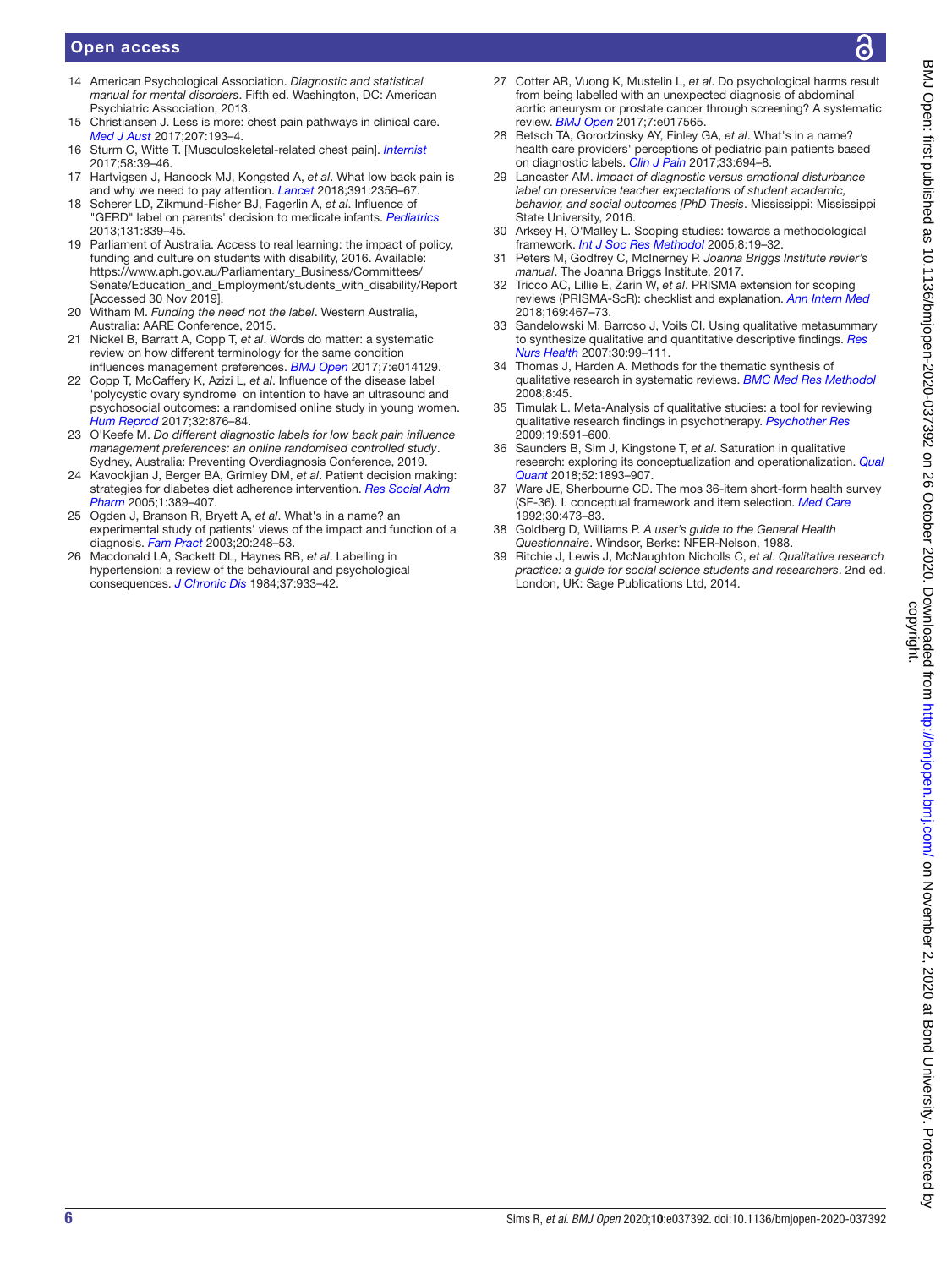### Supplementary Material **Search Strategies**

# **PubMed**

(Health[tiab] OR Illness[tiab] OR Disorder[tiab] OR Condition[tiab] OR Disease[tiab])

# AND

((Psychological[ti] OR Label[tiab] OR Labelling[tiab] OR Labeling[tiab]) AND (Diagnosis[tiab] OR Diagnostic[tiab] OR Screening[Mesh] OR Screening[tiab] OR Screened[tiab]))

# AND

(Patient[tiab] OR Patients[tiab] OR Individuals[tiab] OR Self[tiab] OR Parent[tiab] OR Family[tiab] OR Adult[tiab] OR Men[tiab] OR Women[tiab])

# AND

(Attitude[Mesh] OR Awareness[tiab] OR Stigma[tiab] OR Beliefs[tiab] OR Well-being[tiab] OR Wellbeing[tiab] OR Meaning[tiab] OR Impact[tiab] OR Effect[tiab] OR Effects[tiab] OR Influence[tiab] OR Experience[tiab])

# AND

("Systematic review"[tiab] OR "Systematic Review"[pt] OR "Cochrane Database Syst Rev"[ta] OR "meta analysis"[pt] OR "meta analysis"[tiab] OR ((Search[tiab] OR Searched[tiab] OR Searches[tiab]) AND (PubMed[tiab] OR Medline[tiab] OR Database[tiab] OR Databases[tiab])) OR "randomized controlled trial"[pt] OR "controlled clinical trial"[pt] OR randomized[tiab] OR randomised[tiab] OR placebo[tiab] OR randomly[tiab] OR trial[tiab] OR groups[tiab] OR "Epidemiologic Studies"[Mesh] OR "case-control studies"[Mesh] OR "Cohort Studies"[Mesh] OR "case control"[tiab] OR Cohort[tiab] OR "Follow up"[tiab] OR Observational[tiab] OR Longitudinal[tiab] OR Prospective[tiab] OR retrospective[tiab] OR "cross sectional"[tiab] OR "Cross-Sectional Studies"[Mesh] OR Investigated[tiab] OR Analysis[tiab] OR Statistics[tiab] OR Data[tiab] OR "statistics and numerical data"[sh] OR "epidemiology"[sh])

# NOT

(Animals[Mesh] NOT (Animals[Mesh] AND Humans[Mesh]))

# NOT

(Injections[Mesh] OR Open-Label[tiab] OR "Product Labeling"[Mesh] OR "Drug Labeling"[Mesh] OR "Affinity Labels"[Mesh] OR "Food Labeling"[Mesh] OR "Isotope Labeling"[Mesh] OR "Staining and Labeling"[Mesh] OR "In Situ Nick-End Labeling"[Mesh] OR "Primed In Situ Labeling"[Mesh] OR Rat[ti] OR Rats[ti] OR Mice[ti] OR Mouse[ti] OR Placebo[ti] OR "Drug effects"[sh] OR Drug[ti] OR Drugs[ti] OR "Food and Drug Administration"[ti] OR "Food labeling"[ti] OR "Calorie labeling"[ti] OR Injection[ti] OR Cigarette[ti])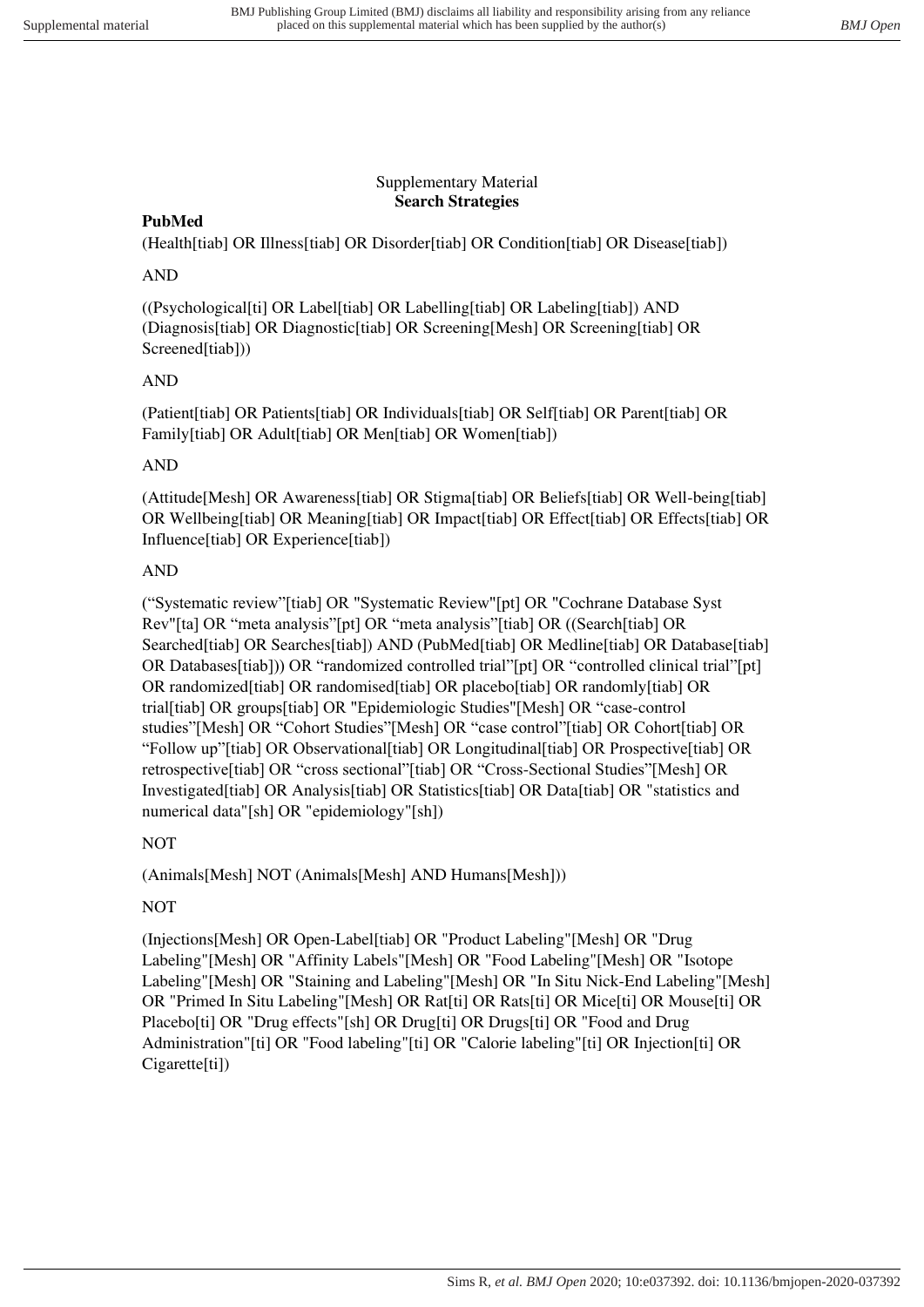### **Embase**

(((Health:ti,ab OR Illness:ti,ab OR Disorder:ti,ab OR Condition:ti,ab OR Disease:ti,ab))) AND

((((Psychological:ti OR Label:ti,ab OR Labelling:ti,ab OR Labeling:ti,ab) AND (Diagnosis:ti,ab OR Diagnostic:ti,ab OR Screening:ti,ab OR Screening:ti,ab OR Screened:ti,ab))))

### AND

(((Patient:ti,ab OR Patients:ti,ab OR Individuals:ti,ab OR Self:ti,ab OR Parent:ti,ab OR Family:ti,ab OR Adult:ti,ab OR Men:ti,ab OR Women:ti,ab)))

### AND

(((Attitude:ti,ab OR Awareness:ti,ab OR Stigma:ti,ab OR Beliefs:ti,ab OR Well-being:ti,ab OR Wellbeing:ti,ab OR Meaning:ti,ab OR Impact:ti,ab OR Effect:ti,ab OR Effects:ti,ab OR Influence:ti,ab OR Experience:ti,ab)))

### AND

((("Systematic review":ti,ab OR "Systematic Review":it OR "Cochrane Database Syst Rev.jn" OR "meta analysis":it OR "meta analysis":ti,ab OR ((Search:ti,ab OR Searched:ti,ab OR Searches:ti,ab) AND (PubMed:ti,ab OR Medline:ti,ab OR Database:ti,ab OR Databases:ti,ab)) OR "randomized controlled trial":it OR "controlled clinical trial":it OR randomized:ti,ab OR randomised:ti,ab OR placebo:ti,ab OR randomly:ti,ab OR trial:ti,ab OR groups:ti,ab OR "Epidemiologic Studies" OR "case-control studies" OR "Cohort Studies" OR "case control":ti,ab OR Cohort:ti,ab OR "Follow up":ti,ab OR Observational:ti,ab OR Longitudinal:ti,ab OR Prospective:ti,ab OR retrospective:ti,ab OR "cross sectional":ti,ab OR "Cross-Sectional Studies" OR Investigated:ti,ab OR Analysis:ti,ab OR Statistics:ti,ab OR Data:ti,ab OR epidemiology:ti,ab)))

### NOT

(((Injections OR Open-Label:ti,ab OR "Product Labeling" OR "Drug Labeling" OR "Drug Therapy" OR "Affinity Labels" OR "Food Labeling" OR "Isotope Labeling" OR "Staining and Labeling" OR "In Situ Nick-End Labeling" OR "Primed In Situ Labeling" OR Rat:ti OR Rats:ti OR Mice:ti OR Mouse:ti OR Placebo:ti OR "Drug effects.hw" OR Drug:ti OR Drugs:ti OR "Off Label":ti,ab OR Food AND "Drug Administration":ti OR "Food labeling":ti OR "Calorie labeling":ti OR Injection:ti OR Cigarette:ti)))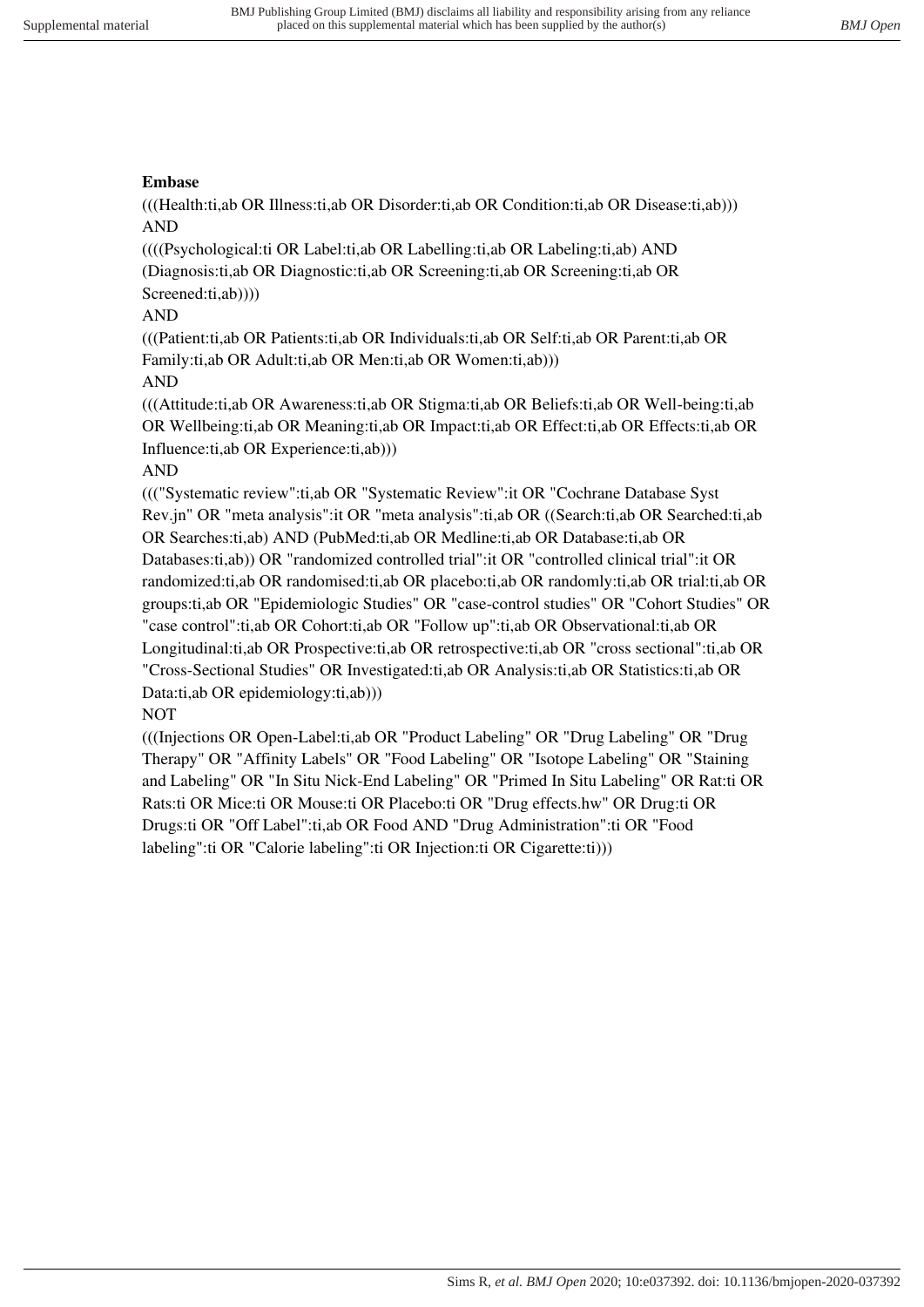### **PsychINFO**

((Health.ti,ab OR Illness.ti,ab OR Disorder.ti,ab OR Condition.ti,ab OR Disease.ti,ab)) AND

(((Psychological.ti OR Label.ti,ab OR Labelling.ti,ab OR Labeling.ti,ab) AND (Diagnosis.ti,ab OR Diagnostic.ti,ab OR Screening.ti,ab OR Screening.ti,ab OR Screened.ti,ab))

AND

((Patient.ti,ab OR Patients.ti,ab OR Individuals.ti,ab OR Self.ti,ab OR Parent.ti,ab OR Family.ti,ab OR Adult.ti,ab OR Men.ti,ab OR Women.ti,ab))

AND

((Attitude.ti,ab OR Awareness.ti,ab OR Stigma.ti,ab OR Beliefs.ti,ab OR Well-being.ti,ab OR Wellbeing.ti,ab OR Meaning.ti,ab OR Impact.ti,ab OR Effect.ti,ab OR Effects.ti,ab OR Influence.ti,ab OR Experience.ti,ab))

AND

((Systematic review.ti,ab OR Systematic Review.pt OR Cochrane Database Syst Rev.jn OR meta analysis.pt OR meta analysis.ti,ab OR ((Search.ti,ab OR Searched.ti,ab OR Searches.ti,ab) AND (PubMed.ti,ab OR Medline.ti,ab OR Database.ti,ab OR Databases.ti,ab)) OR randomized controlled trial.pt OR controlled clinical trial.pt OR randomized.ti,ab OR randomised.ti,ab OR placebo.ti,ab OR randomly.ti,ab OR trial.ti,ab OR groups.ti,ab OR "Epidemiologic Studies" OR "case-control studies" OR "Cohort Studies" OR case control.ti,ab OR Cohort.ti,ab OR Follow up.ti,ab OR Observational.ti,ab OR Longitudinal.ti,ab OR Prospective.ti,ab OR retrospective.ti,ab OR cross sectional.ti,ab OR "Cross-Sectional Studies" OR Investigated.ti,ab OR Analysis.ti,ab OR Statistics.ti,ab OR Data.ti,ab OR epidemiology.ti,ab))

NOT

((Injections OR Open-Label.ti,ab OR "Product Labeling" OR "Drug Labeling" OR "Drug Therapy" OR "Affinity Labels" OR "Food Labeling" OR "Isotope Labeling" OR "Staining and Labeling" OR "In Situ Nick-End Labeling" OR "Primed In Situ Labeling" OR Rat.ti OR Rats.ti OR Mice.ti OR Mouse.ti OR Placebo.ti OR Drug effects.hw OR Drug.ti OR Drugs.ti OR Off Label.ti,ab OR Food and Drug Administration.ti OR Food labeling.ti OR Calorie labeling.ti OR Injection.ti OR Cigarette.ti))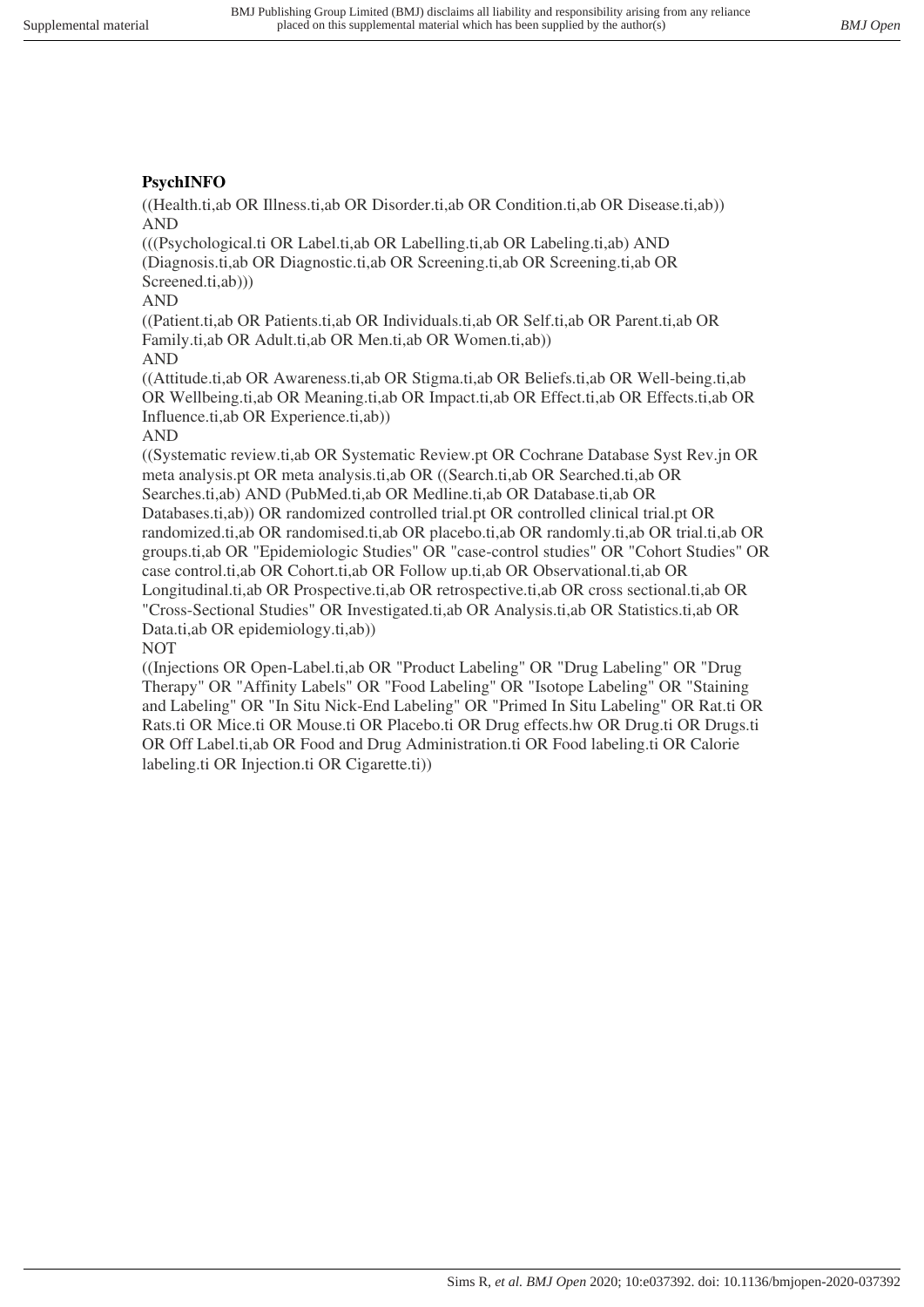### **Cochrane**

(((Health:ti,ab OR Illness:ti,ab OR Disorder:ti,ab OR Condition:ti,ab OR Disease:ti,ab))) AND

((((Psychological:ti OR Label:ti,ab OR Labelling:ti,ab OR Labeling:ti,ab) AND (Diagnosis:ti,ab OR Diagnostic:ti,ab OR Screening:ti,ab OR Screening:ti,ab OR Screened:ti,ab))))

### AND

(((Patient:ti,ab OR Patients:ti,ab OR Individuals:ti,ab OR Self:ti,ab OR Parent:ti,ab OR Family:ti,ab OR Adult:ti,ab OR Men:ti,ab OR Women:ti,ab)))

### AND

(((Attitude:ti,ab OR Awareness:ti,ab OR Stigma:ti,ab OR Beliefs:ti,ab OR Well-being:ti,ab OR Wellbeing:ti,ab OR Meaning:ti,ab OR Impact:ti,ab OR Effect:ti,ab OR Effects:ti,ab OR Influence:ti,ab OR Experience:ti,ab)))

### AND

((("Systematic review":ti,ab OR "Systematic Review":pt OR "Cochrane Database Syst Rev.jn" OR "meta analysis":pt OR "meta analysis":ti,ab OR ((Search:ti,ab OR Searched:ti,ab OR Searches:ti,ab) AND (PubMed:ti,ab OR Medline:ti,ab OR Database:ti,ab OR Databases:ti,ab)) OR "randomized controlled trial":pt OR "controlled clinical trial":pt OR randomized:ti,ab OR randomised:ti,ab OR placebo:ti,ab OR randomly:ti,ab OR trial:ti,ab OR groups:ti,ab OR "Epidemiologic Studies" OR "case-control studies" OR "Cohort Studies" OR "case control":ti,ab OR Cohort:ti,ab OR "Follow up":ti,ab OR Observational:ti,ab OR Longitudinal:ti,ab OR Prospective:ti,ab OR retrospective:ti,ab OR "cross sectional":ti,ab OR "Cross-Sectional Studies" OR Investigated:ti,ab OR Analysis:ti,ab OR Statistics:ti,ab OR Data:ti,ab OR epidemiology:ti,ab)))

### NOT

(((Injections OR Open-Label:ti,ab OR "Product Labeling" OR "Drug Labeling" OR "Drug Therapy" OR "Affinity Labels" OR "Food Labeling" OR "Isotope Labeling" OR "Staining and Labeling" OR "In Situ Nick-End Labeling" OR "Primed In Situ Labeling" OR Rat:ti OR Rats:ti OR Mice:ti OR Mouse:ti OR Placebo:ti OR "Drug effects.hw" OR Drug:ti OR Drugs:ti OR "Off Label":ti,ab OR Food AND "Drug Administration":ti OR "Food labeling":ti OR "Calorie labeling":ti OR Injection:ti OR Cigarette:ti)))